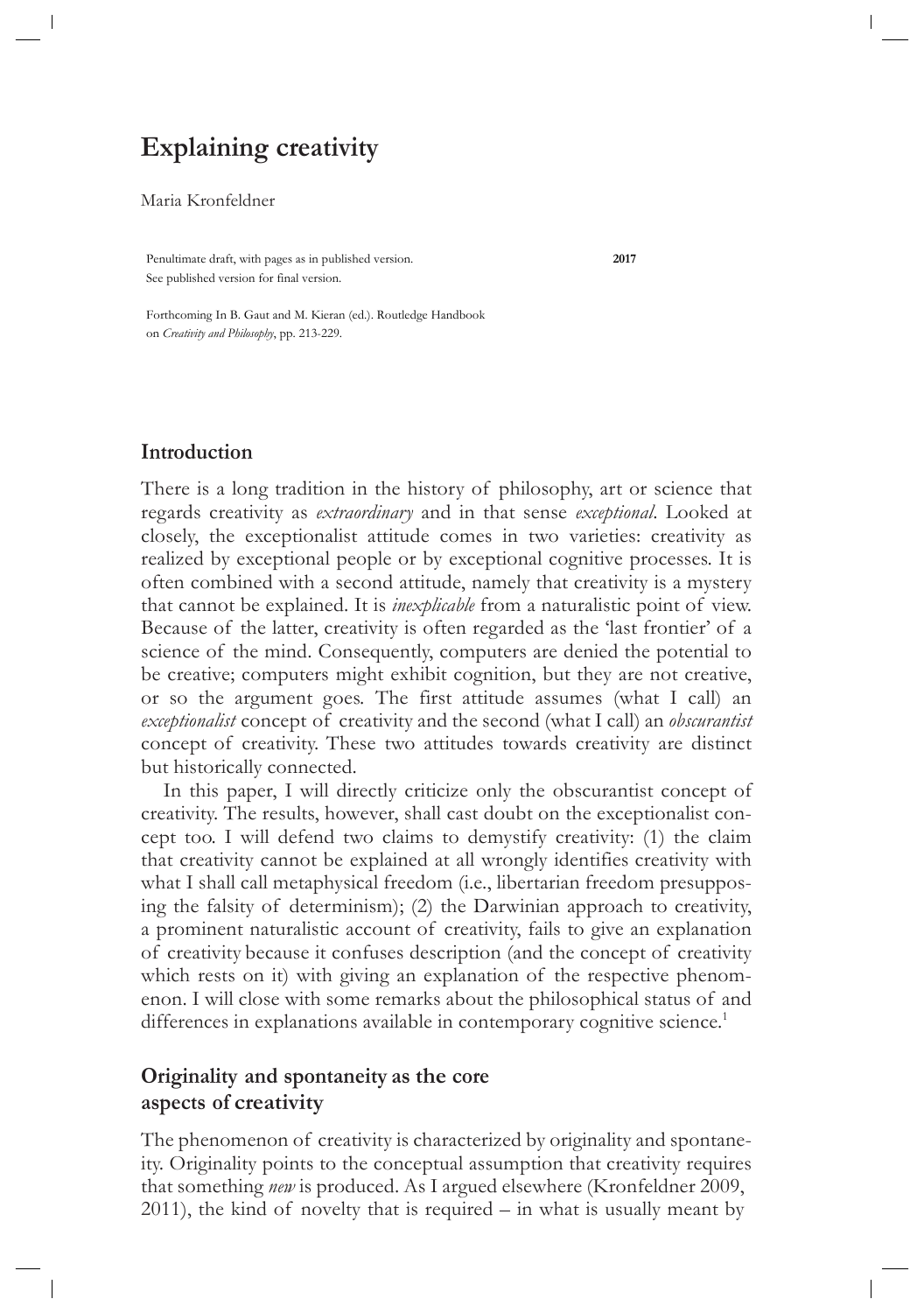the term 'creativity' – is of a specific kind, neither anthropological nor historical. If you just create a new bit of culture – something humans *qua*  humans (and some animals) do all the time – then you create something new in an anthropological and numerical sense, but you are not creative in the narrow sense of the term. For instance, if you create a new token pot of the kind typical of the culture you participate in, then you are not creative, since you learned to make it the way you do it. You follow a routine. Learning and following a routine is usually conceptually contrasted with creativity. 2 Not all making or fabricating, as Gaut (this volume) calls it, is creative in the narrow sense.

The same conceptual contrast helps explicating why you can be creative even if you are historically *not* the first one doing what you are doing. Historical novelty, as Boden (2004: 43–48) stressed, is not required for creativity in the narrow sense targeted here. What is most interesting from my point of view, as stressed in Kronfeldner (2009), is however not the distinction as such (between historical novelty and what is now called, following Boden, 'psychological novelty'), but the reason *why historical novelty is not important for explaining creativity* in the narrow sense, even though it is historical novelty that fills the annals of hero-worshipping in science, philosophy or art and creativity 'in the wild', as some might say. The reason lies in the *asymmetry* involved, which shows that psychological novelty is more fundamental. The asymmetry is the following: even though every historical novelty must have been a psychological novelty (it entails it, as Gaut in this volume writes), the converse does not hold, since an insight can be psychologically new without being historically new. The asymmetry arises from connecting – and that is the crucial point behind the asymmetry – the novelty criterion back to causal processes and thus to relations; historical novelty points to the existence of an original, but it is not the *existence* of an original that is important for the question of whether an act of production exhibits originality at the psychological level. What is important for that question is rather the kind of process connecting what already exists to what one produces; whether there is a *causal connection* between the alleged 'original' and the alleged 'copy.' Creativity is compromised only if you copied the original (in whatever sense, via social or individual learning, etc.), i.e., if there is a causal link between the original and what you make. Certainly, in order to have one's own creativity compromised by an original, there needs to be a historical original, but the fact that there is an original is not sufficient to be compromising. Originality is pointing to a relation, independence of an individual from the rest of the world, and not to occurrences of novelty (as an intrinsic property of the products of creative minds).3

Spontaneity points to the phenomenological datum that the individual, if creative, has no control over the creative process. Terms like 'insight,'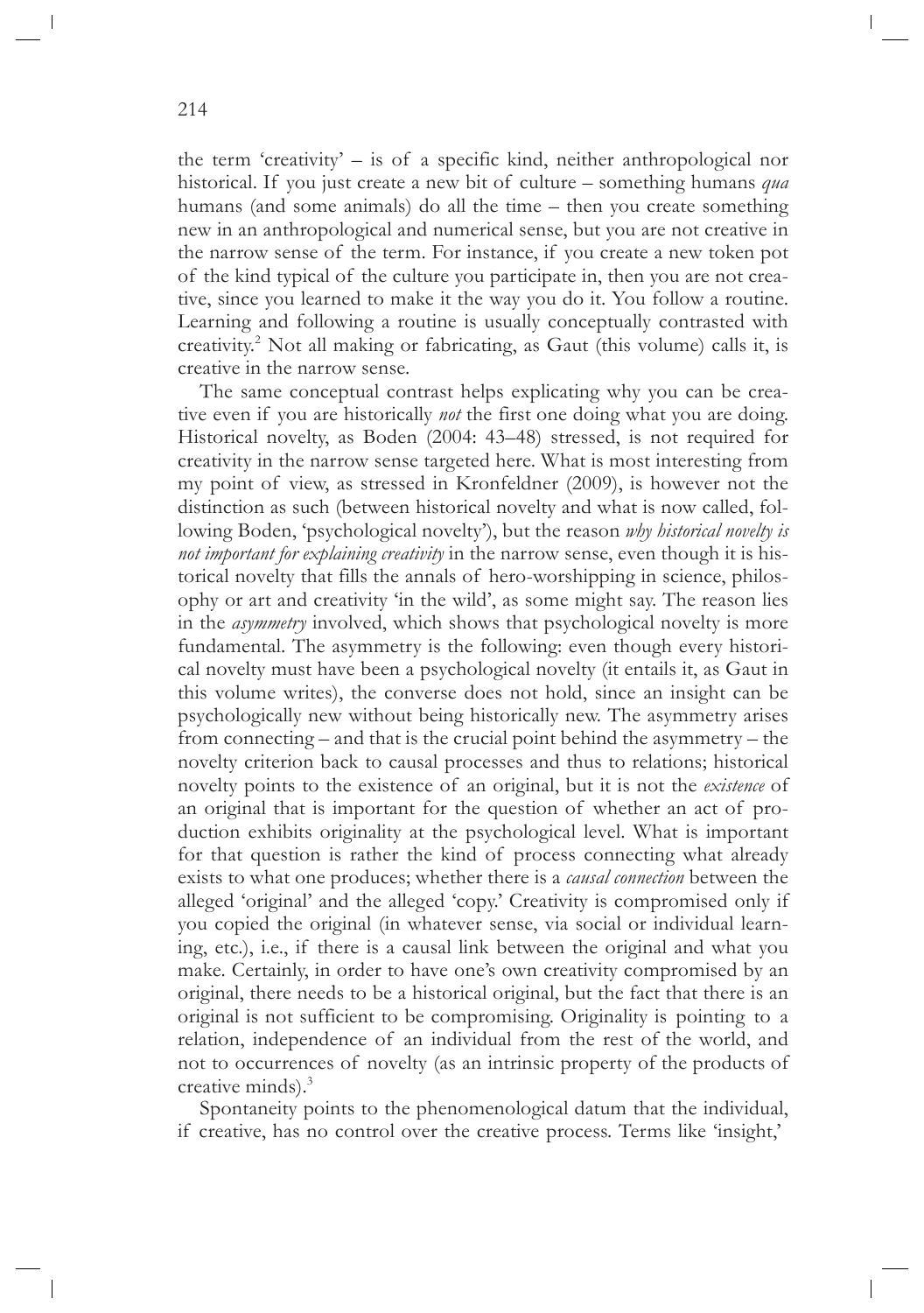'inspiration,' 'surprise,' and 'eureka!' point to this aspect. You can raise your arm by the power of your will, but you cannot come up with an idea for a problem that demands a creative solution simply by the command of your will. If you invented your own technique of how to make pots and you make a (numerically) new pot using this technique, you are not per- forming a creative act in the narrow sense assumed here, since you simply follow a routine, even if it is your very own routine. At that moment, you might be original, but not creative in the narrow sense. There is abundant evidence – from the annals of history as well as from experimental studies of psychologists – that creativity in the narrow sense involves a kind of spontaneity (what psychologists call instantaneous insight) that amounts to a loss of control over the process of creativity. Insight or spontaneity, whichever term we prefer, can thus count as a phenomenological datum of creativity research, part of *what it is like* to be creative. It is thus part of the description of creativity. Consequently, spontaneity has been used as a second conceptual criterion for creativity in the narrow sense. After all, an adequate concept of creativity certainly depends on how we describe the occurrences thereof.

Yet, that creativity is characterized by spontaneity does *not* mean that there is no goal-directedness involved. Even though creativity can happen without any goal (i.e., a problem to solve in mind), as in cases of so-called true serendipity, there are also cases of so-called pseudoserendipity and cases of true creative trial-and-error problem-solving. In cases of true serendipity, one is not looking for a solution to a problem. One only recognizes something *as* a solution to a problem, i.e., one takes something to be a problem to be solved at the moment one sees the solution to it. In cases of pseudo-serendipity, there is a perceived problem, but there is no active search for a solution, e.g., by producing trials. One does not produce a trial in pseudo-serendipity; one simply comes across a solution while looking for it. Only in cases of trial-and-error are you intentionally producing trials, even though this goal-orientedness is not sufficient for finding the solution, since there are cases of trial-anderror that are truly creative, i.e., involving originality and spontaneity. Spontaneity thus amounts to the absence of foresight and the absence of control over the process of generating a solution to a goal and not to a denial of goal-orientedness. 4

To summarize the results so far: creativity is opposed to routine production and technique in this sense (i.e., method). It involves originality and spontaneity. Both criteria, i.e., originality and spontaneity, can be fulfilled in degrees. Therefore, creativity comes in *degrees* too. This is of utmost importance, since I will show that the kind of independence (i.e., the kind of freedom) that originality and spontaneity incorporate is only a *partial* one.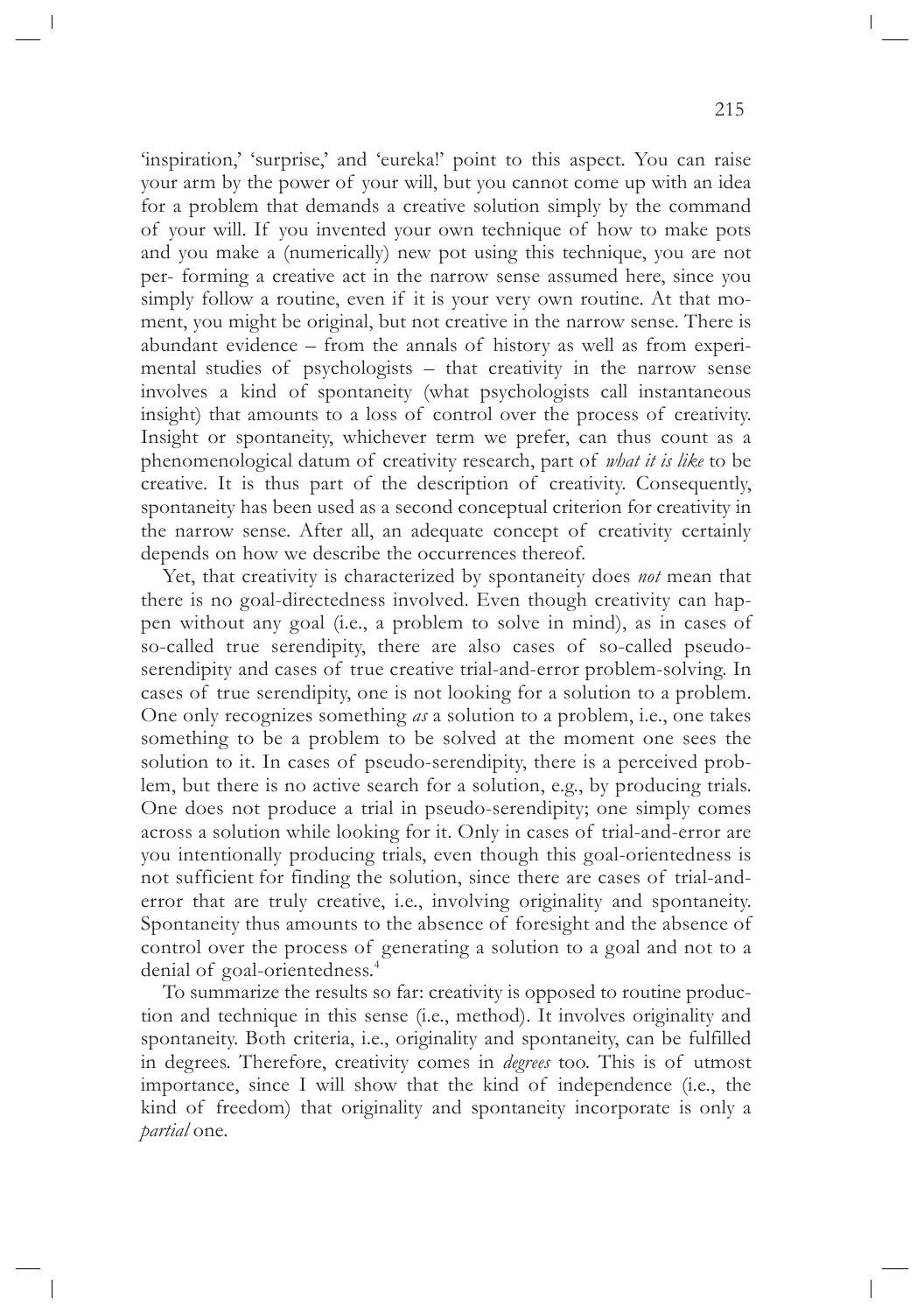#### **The obscurantist and exceptionalist tradition**

Plato (most prominently in the *Ion*, but also in the *Phaidros* and the *Menon*) already recognized that creativity is characterized by the two aspects originality and spontaneity. Yet, it is mainly because of spontaneity that Plato regarded it as *extraordinary*; only a few (for instance Homer but no other poets) exhibit it, according to him. The few who are creative are endowed with supra-natural powers, kissed by the muses, literally 'out of their mind', while others just produce novelty with knowledge and routine method (see Ion, 532c–534d). This is the origin, not just of connecting creativity to madness, but also of the more general exceptionalist and obscurantist attitudes towards creativity, which is sometimes also called 'romantic'.

Along such lines, Kant (in his *Critique of Judgment*) excluded scientists as well as philosophers from being truly creative. They are merely great heads (*große Köpfe*) and not geniuses, i.e., the only ones who are truly creative. The difference between them is not a difference in degree of excellence but a difference in kind; one is creative and the other is very intelligent. For Kant, the difference stems from the fact that geniuses create with the help of imagination and cannot tell how they do it. By contrast, scientists (like Newton) can, according to Kant, tell how they arrive at new insights. They have and use methods. Anybody can in principle learn these methods, which is why creativity (being a genius) is so exceptional and obscurantist for Kant. Kant's account is certainly different from Plato's but both assume that creativity is extraordinary and constitutes a case of inexplicable cognition. The tradition of such exceptionalist and obscurantist attitudes towards creativity is long and, if looked at closely, complicated – involving lots of variations of the same basic obscurantist *cum* exceptionalist schema.<sup>5</sup>

## **A strategy to criticize the obscurantist cum exceptionalist schema**

I will criticize this obscurantist cum exceptionalist schema from a systematic point of view, by picking out some recurring threads. The first thread is the claim that originality and spontaneity involve an opposition to causal determination, the second thread is the claim that producing real novelty amounts to a certain kind of blindness and the third thread is the claim that spontaneity points to a special, extraordinary cognitive process. The first claim, if successful, makes explaining creativity (whatever kind of explanation offered) impossible, while the second and third claim exclude, if successful, certain kinds of explanation. The second does so via a conceptual argument, while the third does it via an actual empirical, explanatory claim.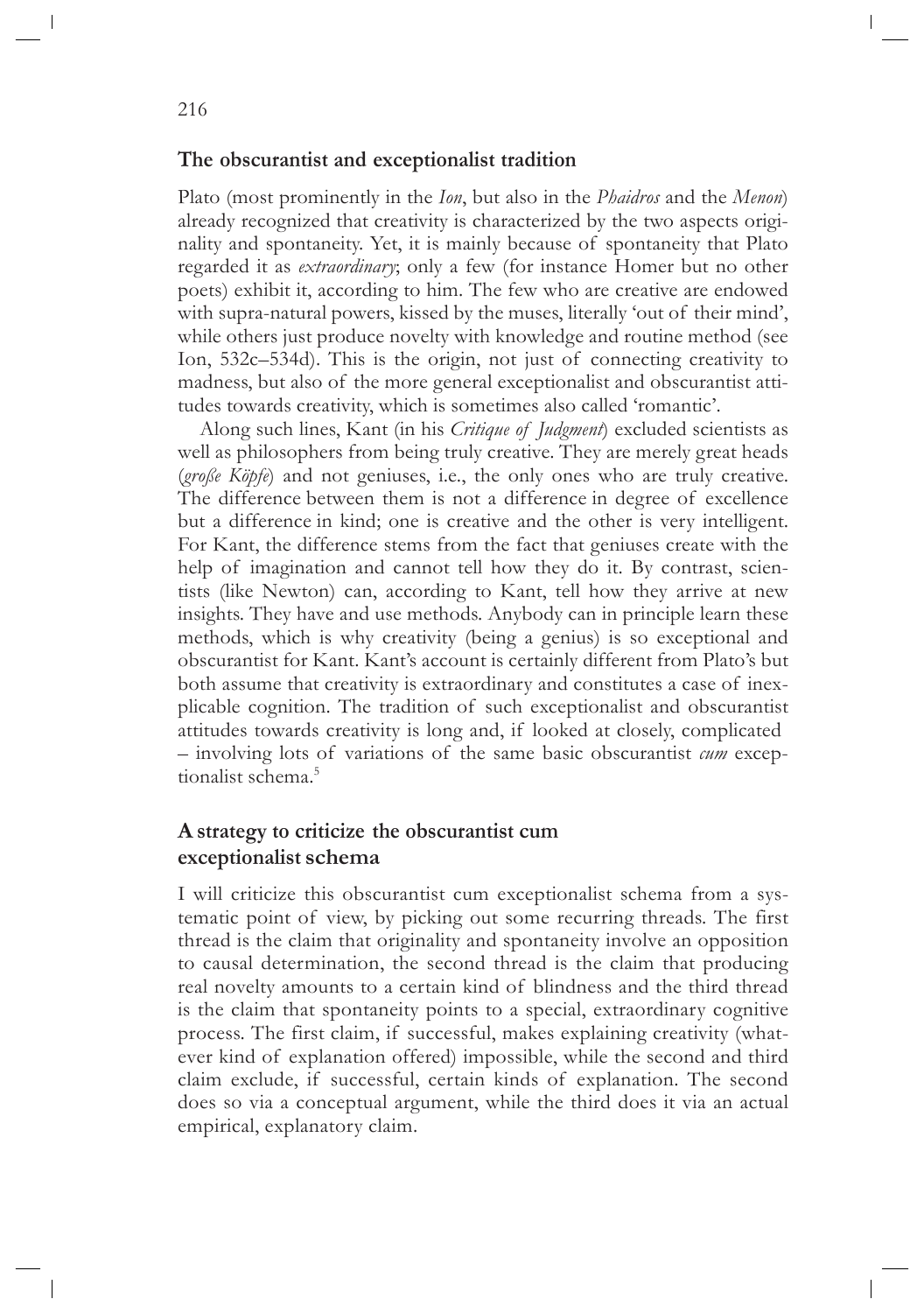What I assume in the following is that, from an analytic point of view, originality and spontaneity can both be regarded as two kinds of *partial*  independence:

 (a) Originality amounts to partial independence from the causal influence of an original (direct or via a human person from whom one learns how to produce an item). The assumed contrast is with learning and copying.

 (b) Spontaneity amounts to partial independence from the causal influence of previously acquired knowledge. The assumed contrast is with method and routine.

The qualifier 'partial' is very important, since there is nothing in the concept of creativity that prevents us from taking into account that those who are creative use what they learned and usually stand on the proverbial 'shoulders of giants.' Creativity transcends the already acquired knowledge of others (originality) and of the individual whose creativity is at issue (spontaneity), but at the same time it builds on this already acquired knowledge of others and of the creative individual, and is thus partially constrained by it.<sup>6</sup>

## **Creativity as defying any naturalistic explanation**

In accordance with what I assume above, Carl R. Hausman (1984: ix, 9- 18) writes that "genuine novelty" must be "unpredicted […] unaccounted for by antecedents and available knowledge, and is thus disconnected with the past." Yet, he combines this with a contrast to causal determination as such and writes the following: "A causal view of explanation sets a framework for ways of denying that there is anything new under the sun." According to this view, if determinism is true, there cannot be anything genuinely new and, consequently, no genuine creativity. Whatever novelty there is, it can be reduced to and derived from what was previously available. An imagined demon (or 'God') could have known it all along, so it wouldn't be genuinely new. To be genuinely new, the novelty needs to transcend causal determination, it must be created *ex nihilo*. Such a perspective assumes that causal determination conflicts with creativity. There must be an independence from causal influences, a metaphysical freedom, involved in order to speak of genuine creativity. 'Being creative' is equated with 'being free' (in the metaphysical sense) and creativity is regarded as naturalistically inexplicable.

In principle, there are three possible replies to such an inexplicability claim: one could point to non-naturalistic kinds of explanations, or one could point to in-deterministic causation as sufficient for explaining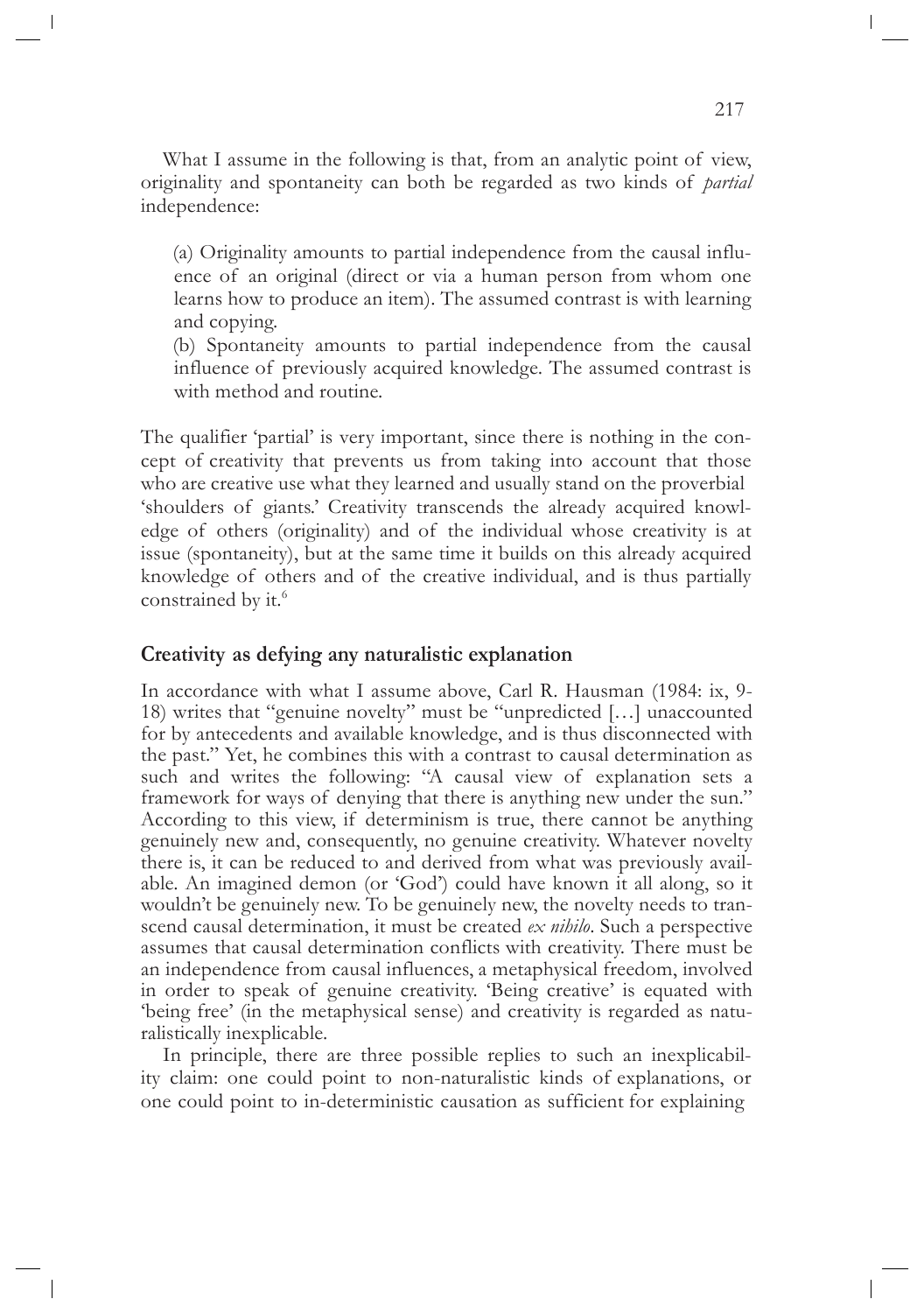creativity. Finally, one could resolve the alleged conflict between naturalistic explanation and creativity. This paper only discusses the third option.<sup>7</sup>

The obscurantist perspective actually leads to a paradox of (in-)explicability (cf. Kronfeldner 2009: 582); if an allegedly creative act is a true creative act, it is not explainable, and if it is naturalistically explainable, then it is not a true creative act. Either it is inexplicable, or what we explained is not creative. This paradox of (in-)explicability is established by pure stipulation, by equating creativity with metaphysical freedom. The problem is that this conceptual equation runs into a dilemma:

 If naturalism is correct (humans with all their actions are part of 'Nature' and thus we can in principle explain what they do), then *nobody is creative*. The problem with this horn of the dilemma is that it is *too narrow*. After all, there seems to be agreement that there are at least some truly creative people.

Yet, this horn of the dilemma would not be chosen by the obscurantist anyway, since the obscurantist reasoning is implicitly driven by anti-naturalist leanings.

 However, if naturalism is wrong (as the obscurantist would assume), then unfortunately, *everybody is creative.* Why? Since the view equates creativity with metaphysical freedom. But metaphysical freedom – as usually conceived – holds either for all humans (with their mind, etc.) or for none. Thus, everybody is creative and in the same sense. The problem with this horn, evidently, is that it is *too broad*. It is too broad especially for those who believe in creativity as being exceptionalist (different in kind). It is still a problem for those who believe in a more gradual picture; the exceptionalist usually has only a few people exhibiting the extraordinary 'gift'. Finally, even the non-exceptionalist assumes that some people are more and some are less creative. But it is not standard to assume that *metaphysically* some people are more and some people are less free, even if each human might be *practically* more or less free (to think or do this or that).

In the following, I will show that metaphysical freedom is neither sufficient nor necessary for creativity. What is sufficient and necessary rather is a psychological freedom – a kind of freedom that is compatible with naturalism and thus in principle explainable.

 *Metaphysical freedom is not sufficient*. If it were sufficient, then, as mentioned above, everybody or every allegedly 'free' act would count as creative, even a person voting for party XYZ in an election. It would be quite a stretch to call an act like this – even if we assume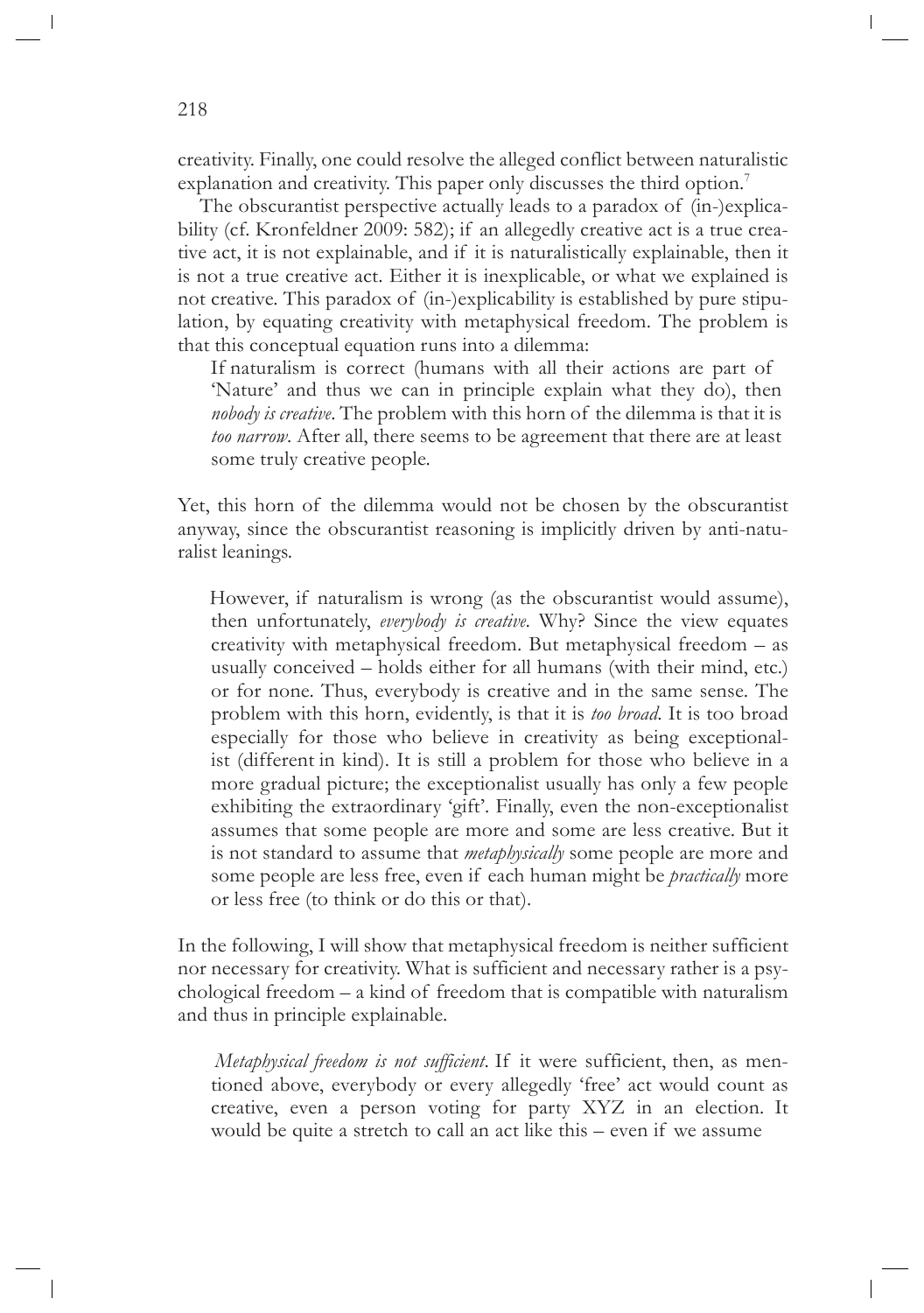it to be metaphysically free – creative. It has neither originality nor spontaneity in the relevant sense.

 *Metaphysical freedom is not necessary*. To establish originality and spontaneity, all that is required is an independence from very specific causal factors (creative freedom) and not from causal determination as such (metaphysical freedom).

The kind of freedom that is necessary and sufficient is *creative freedom*, the combination of the two core aspects of creativity:

 (a) *Originality*: partial independence from the causal influence of an original (direct or via a model) (opposition: learning, copying).

 (b) *Spontaneity*: partial independence from the causal influence of previously acquired knowledge (opposition: routine, method).

A well-known example from the annals of the history of science is that of Friedrich A. Kekulé, which illustrates the difference between creative freedom (partial independence from certain causal influences) and metaphysical freedom. Kekulé searched for the molecular structure of the benzene molecule and he reported that he fell asleep and had the following dream:

I turned my chair to the fire and dozed […] Again the atoms were gambolling before my eyes. This time the smaller groups kept modestly in the background. My mental eye, rendered more acute by repeated visions of this kind, could now distinguish larger structures, of manifold conformation; long rows, sometimes more closely fitted together; all twining and twisting in snake-like motion. But look! What was that? One of the snakes had seized hold of its own tail, and the form whirled mockingly before my eyes. As if by a flash of lightning I awoke. 8

If the report is correct, then this dream was Kekulé's moment of insight.<sup>9</sup> What kind of independence do we encounter in this paradigmatic example of an original and spontaneous insight? There is no evidence for or against metaphysical freedom, but there is evidence that Kekulé was skilled in visual imagination, which might have been influenced by the fact that he studied architecture before he became a chemist. In addition, Kekulé might have been subject to some visual impacts (e.g., visiting a zoo, visiting a dance performance) that influenced him when he visualized benzene in the way he reports. Yet, these causal influences do not make him less creative, i.e., they do not take away originality and spontaneity. How come? *Because these influences have nothing to do with the benzene molecule.* As I said elsewhere (2009: 585–587), even though his idea does not come *out of nothing*, his visual imagination is very likely influenced by factors that come *from outside the context*. Kekulé's previous knowledge and his goal-orientedness to find a solution to the problem of the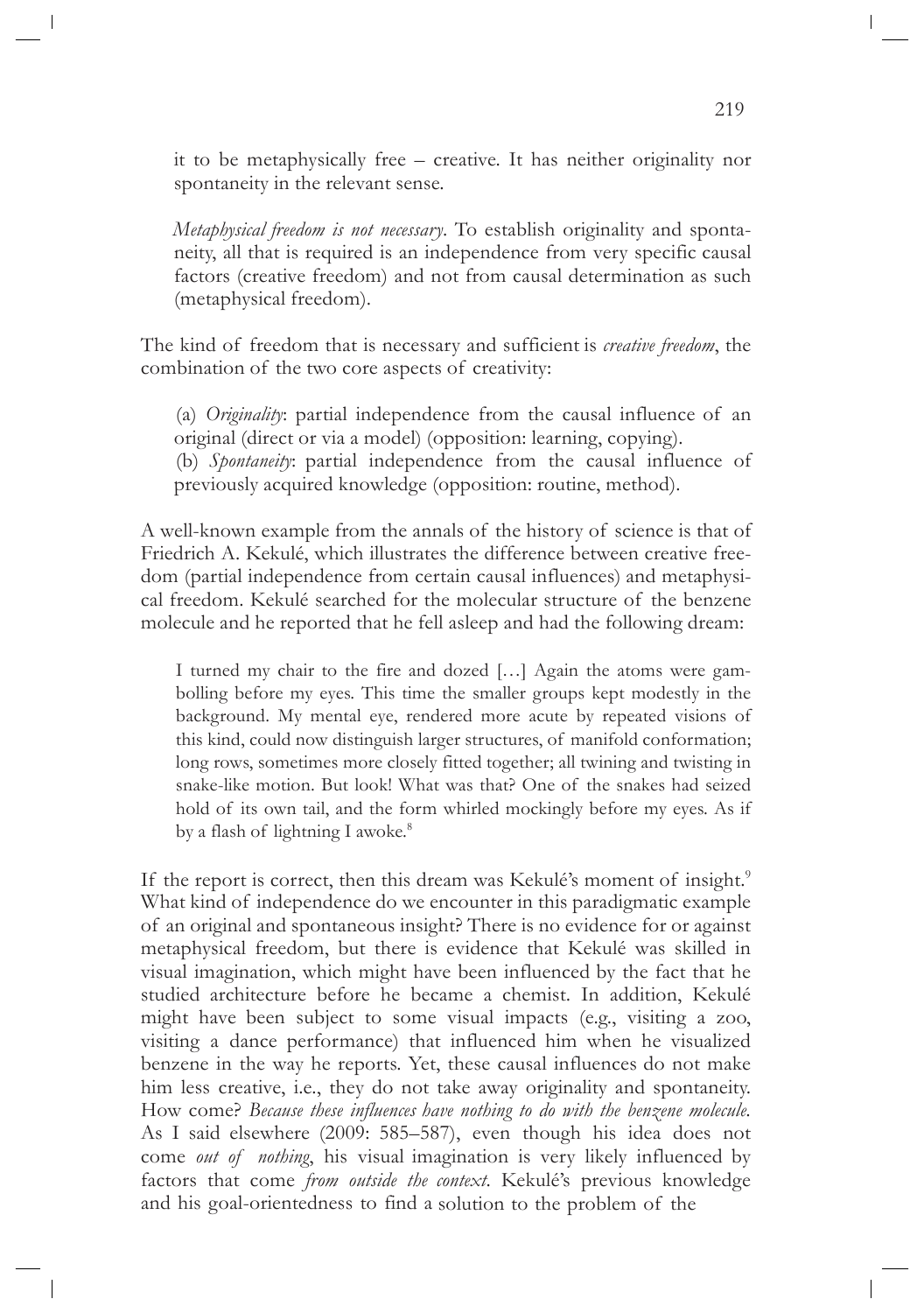structure of the benzene molecule made it likely that he would find the solution, but the previous knowledge and the goal-orientation were not sufficient for him to find it. He needed some inspiration from *out of context* – out of nothing not metaphysically, but rather relative to the problemspace he was dealing with.

Such a relativized 'out of nothing' can account for the psychological originality and spontaneity involved. Given standard philosophical terminology, the causal influences that were involved in the emergence of his idea about benzene as forming a ring are so-called *coincidental* influences. Coincidences account for surprise and practical unpredictability, but they do not conflict with determinism. In a naturalistic account of creativity, coincidences replace metaphysical freedom.

### **Creativity as excluding certain kinds of explanations**

A naturalistic account – by definition – cannot claim that a phenomenon is in principle inexplicable. Yet, it can – via respective conceptual assumptions about the respective phenomenon – exclude *certain kinds of explanation*. If we take into account the instances of partial independence that originality and spontaneity require, this entails that explanations that reduce creativity to the influence of already acquired knowledge must fail. By necessity (i.e., by conceptual assumption), creativity requires to transcend any already acquired knowledge.

This conceptual exclusion of certain kinds of explanation also stands behind claimsthat are part of a tradition of explaining creativity which has been called 'Darwinian,' since it refers to a process of 'blind variation' and consequent selection. Novelty in culture is understood as produced in an analogous manner, as novelty in nature is produced by a proverbial 'blind watchmaker,' producing lots of errors and 'waste,' tinkering with what is contingently at hand rather than designing things from scratch.<sup>10</sup> The novelty produced then gets evaluated at various levels; the individual as well as the social one.

Creativity in such a picture is nothing but variation and selection, where chance favours the prepared mind. The Darwinian model of naturalizing creativity was most famously defended by Donald Campbell. He wrote, for instance:

Real gains must have been the products of explorations going beyond the limits of *foresight* or *prescience*, and in this sense blind. (Campbell 1960: 92; emphasis added)

[I]n going beyond what is already known, one cannot but go blindly. If one can go wisely, this indicates already achieved wisdom of some general sort. (Campbell [1974] 1987b: 57)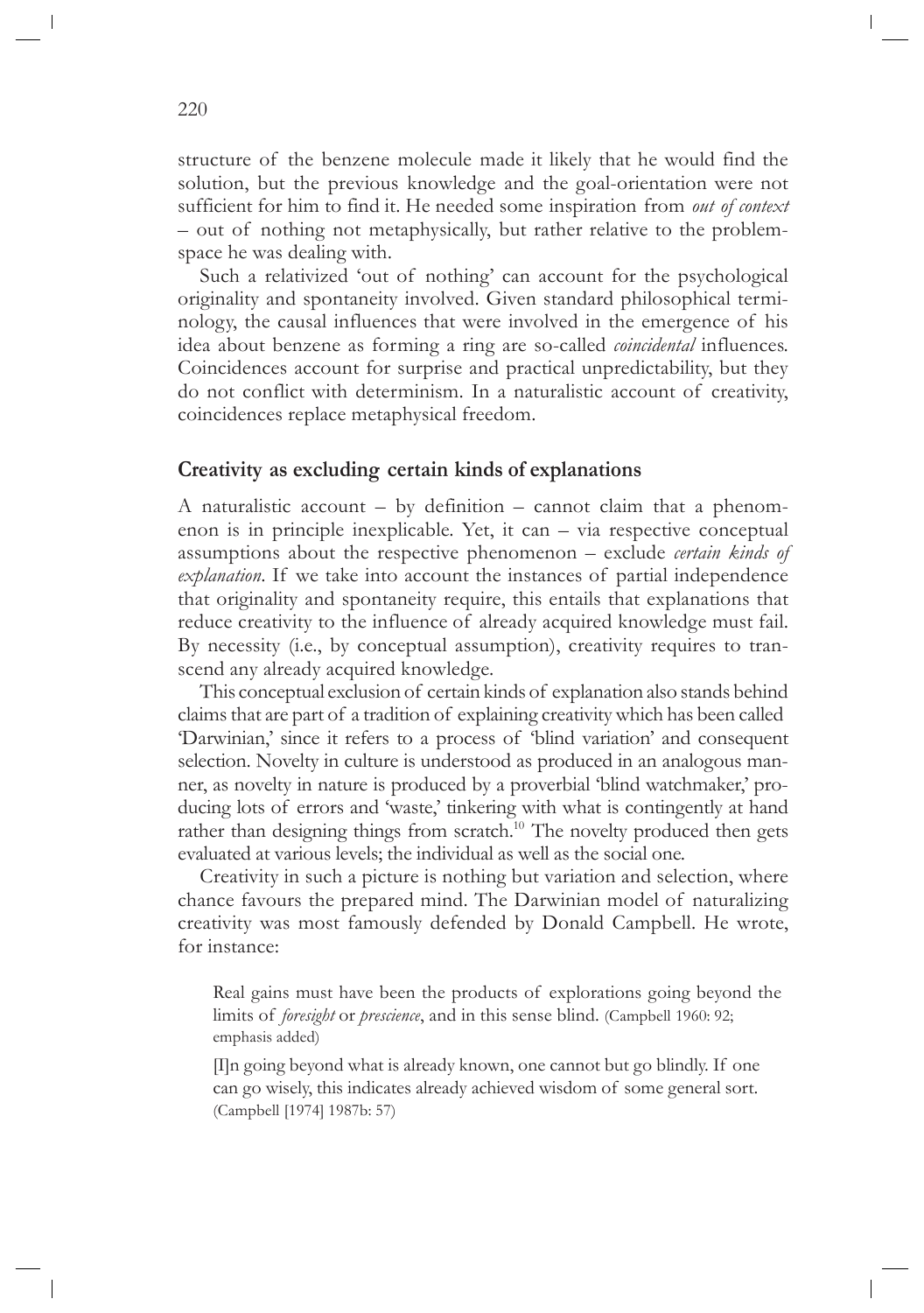This and similar remarks by others (e.g., Popper) amount to a *conceptual*  argument about creativity; real gains *must* have been "blind" by definition. Gaut (this volume) calls it the "Ignorance Principle". If creativity is *defined*  as going beyond what is already known, that is, defined as bringing about something *new* ('real gains'), then creativity excludes foresight, since foresight is defined as knowing something already. There must be some ignorance for there to be creativity. As Plato already stressed in his paradox of search in the *Meno*: if we know something, we cannot look for it, since we know it already; if we, however, do *not* know it, we cannot even look for it, since we do not know what we are looking for. That is why we cannot bring about something new by will and foresight. And that is why we make errors. A perfect God-like creator can thus not be creative, since a perfect being would have foresight and could thus prevent errors before making them. But for a God-like creator, there is no need to be creative in the narrow sense; this creator knows everything already – a truly superior but uncreative being.

Such a conceptual argument assumes a certain concept of 'blind' as opposed to foresight, which is not the same as saying that we produce things at random or in an undirected manner. Neither creative ideas, nor biological mutations are produced *randomly* (in the sense that they are equally likely). Yet, biological mutations are produced in an *undirected* manner. Undirected variation can be defined in the following way: the occurrence of a variant  $X^*$  is undirected, if and only if the occurrence of  $X^*$ is not made *more likely* through the environment to which the organism with X has to adapt. If the occurrence is made more likely through the environment, there is a coupling between originating and selecting factors. For instance, if the occurrence of a longer neck  $(X^*)$  in a giraffe is made more likely through the environment (e.g., tall trees) to which the neck (X) of the giraffe has to adapt, then the occurrence of the longer neck  $(X^*)$  is directed.<sup>11</sup>

While genetic variation is still believed to be *only* produced in an *un*directed manner, ideas are normally conceived as being produced in a directed one. In human cognition, already acquired knowledge usually influences not only the production of new ideas but also the selection thereof. So, selective factors are often simultaneously producing ones, which makes the production of the ideas *guided* (i.e., directed in the abovedefined sense). Thus, if 'blind' means 'undirected', then the Darwinian model is wrong in explaining creativity.<sup>12</sup>

There is however a third meaning of 'blind' that saves the analogy between how novelty in nature and how novelty in culture is produced; in both cases, there is *no guarantee* that the novelty that is produced is adequate. The novelty is *unjustified* by origin. Even though the creative system works with previously acquired knowledge, it works without foresight and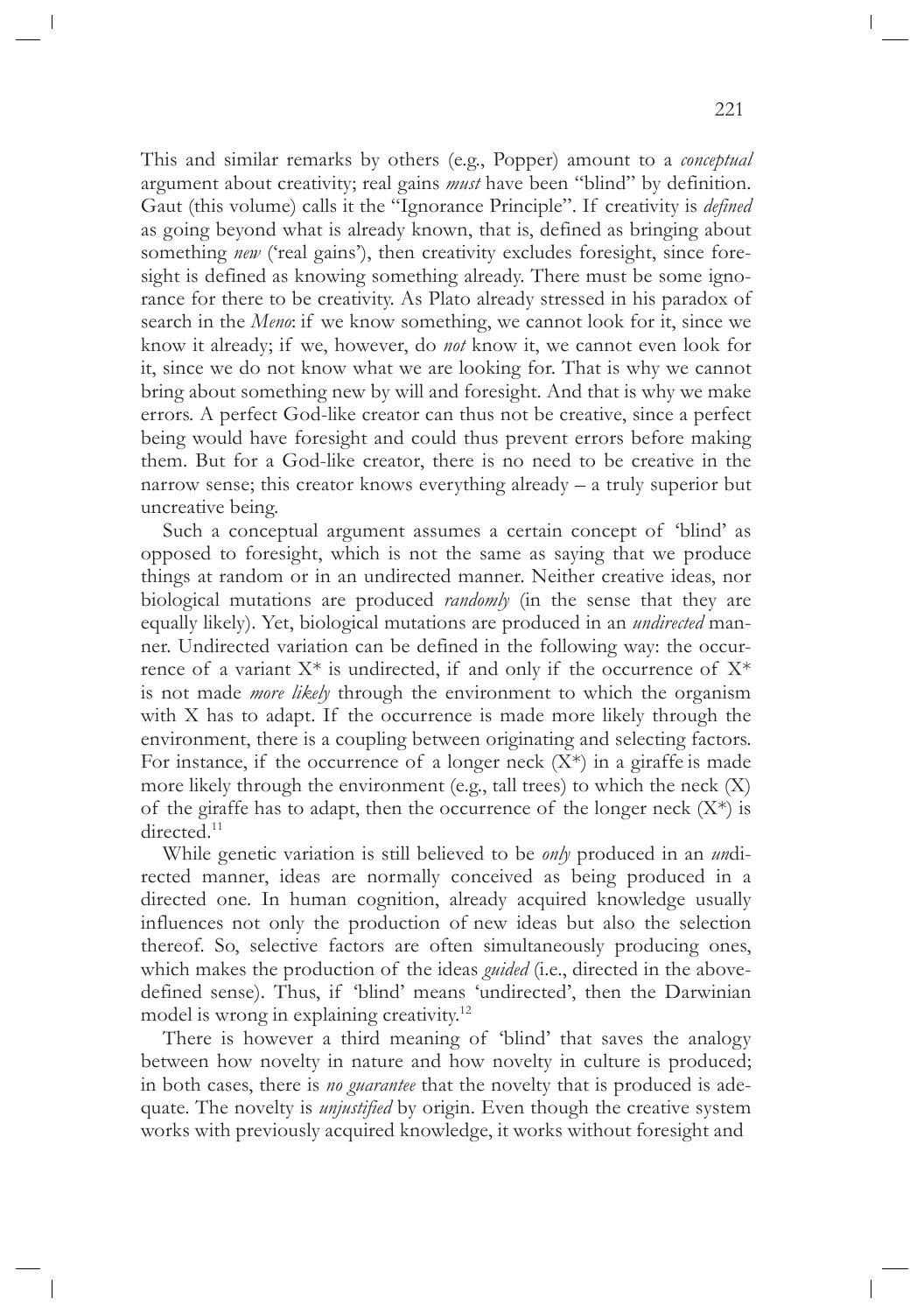can thus not prevent errors. Humans clearly produce inadequate ideas. We make errors and are indeed quite often 'blind' in that sense.

If 'blind' only means 'error-prone', then the Darwinian model is evidently correct. However, it does *not explain creativity*, either. It just reformulates what is part of the phenomenon in an abstract manner, namely that originality and spontaneity are involved. It excludes certain kinds of explanation (via learning, method and perfect foresight), but it does not itself give an explanation of how creative ideas are produced. It just repeats the description and is explanatorily trivial. Claiming that the Darwinian model (if interpreted as claiming that ideas are produced based on a process of variation and selection) explains creativity would be analogous to claiming that an alleged *virtus dormitiva* of opium explains why opium makes you sleep. The account just repeats what is already assumed.<sup>13</sup>

Yet, this is not the end of the story of explaining creativity with reference to a Darwinian 'blind variation' principle. 'Blind' can be taken to mean more than that there are errors involved. It can be taken to refer to an unconscious, special cognitive process – a hidden chaos – that happens as part of a guided, i.e., directed production of novelty.

## **Creativity as practically inaccessible**

The assumption of a hidden chaos beneath the apparent guidedness of creative problem-solving has been defended by Dean K. Simonton (1988, 1995).<sup>14</sup> The claim is that there is a special chance-configuration process, a special cognitive process that is in and of itself practically inexplicable, since it is unconscious, hard to access and built on randomness (or at least undirectedness). If it could be shown that there is such a cognitive process, then the Darwinian model would gain some explanatory power, since it would point to an actual causal cognitive process that explains the occurrence of creativity.

The problem with this way out for the Darwinian account is that the chance-configuration process is made so 'hidden' that it becomes hard to assess the claim that it exists. It reaches its explanatory power only at the price of extreme unobservability and thus evidential inaccessibility. This entails that the claim about the actual cognitive process which accounts for the phenomenology of creativity is hard to test. In addition, there is evidence from cognitive studies, producing the most direct (even though still indirect) evidence on unconscious cognitive processes, which seems not to speak in favour of Simonton's chance-configuration hypothesis. <sup>15</sup> However, since the empirical evidence might well change, the philosophical point that can be derived from this is quite limited but decisive nonetheless; as long as there is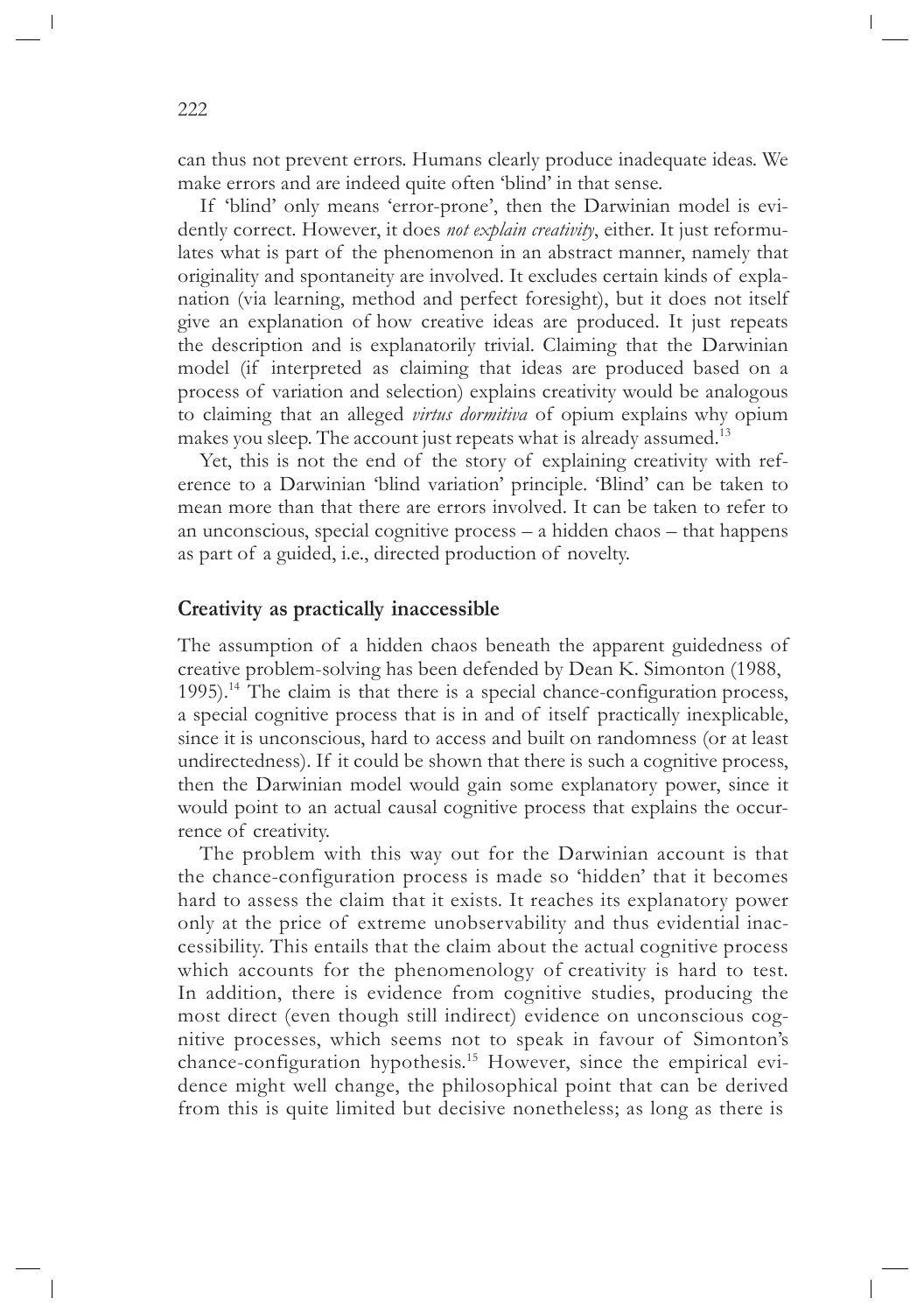no conclusive evidence from cognitive science about the hidden chaos, the Darwinian model has not succeeded in providing any convincing explanatory information on creativity.

To sum up, the core issue about the Darwinian model applied to the cognitive level is: despite its naturalistic orientation, it assumes a special, extraordinary cognitive process. In addition, this is a cognitive process hypothesized especially for creativity, which is in danger of being *ad hoc*. The account gains explanatory power, but only at the price of keeping the cognitive process 'hidden' and 'special', which amounts to practical inexplicability.

If we take the previous section and this one together, the argument is that the Darwinian model fails to explain creativity either because it confuses description with explanation (if blind means error-prone), or because it falls victim to left-overs from the long philosophical tradition of regarding creativity as inexplicable and extraordinary. It postulates an extra creative cognitive process that is so hidden that it is practically inaccessible as well as inexplicable.

Finally, it is unlikely that the model supports a view where creativity is a matter of more or less. Creativity is still conceived as extraordinary – even though now predominantly at the level of kinds of cognitive processes rather than at the level of kinds of people. The model does not preclude that individuals exhibit the hidden cognitive process more or less. After all, Campbell (and later Dennett and others) applied their model even to all living creatures. There is a cascade of variation-and-selection processes culminating in humans, but despite this graduality, the model postulates a special kind of cognitive process accounting for novelty – in nature, mind or culture. There is thus a smack of extraordinariness left – and still no explanation reached.

## **The ordinary process view: an alternative?**

In the meantime, some theorists in creativity research have given up searching for an extraordinary process underlying creativity (or insight, as psychologists prefer to call the core of creativity in the narrow sense discussed here). They point towards *ordinary* cognitive processes. According to this *ordinary-process view*, creativity can be *demystified* as ordinary cognition. Some of these ordinary processes might well be unconscious and more specific for problems that show the characteristic spontaneous 'Aha' experience, but others are not. For instance, the representational-change theory, defended by Knoblich et al. (1999, 2001), focuses on unconscious processes of changing the representation of a problem, while the progress-monitoring theory, defended e.g., MacGregor et al. (2001), stresses conscious heuristics that monitor progress in problem-solving.<sup>16</sup>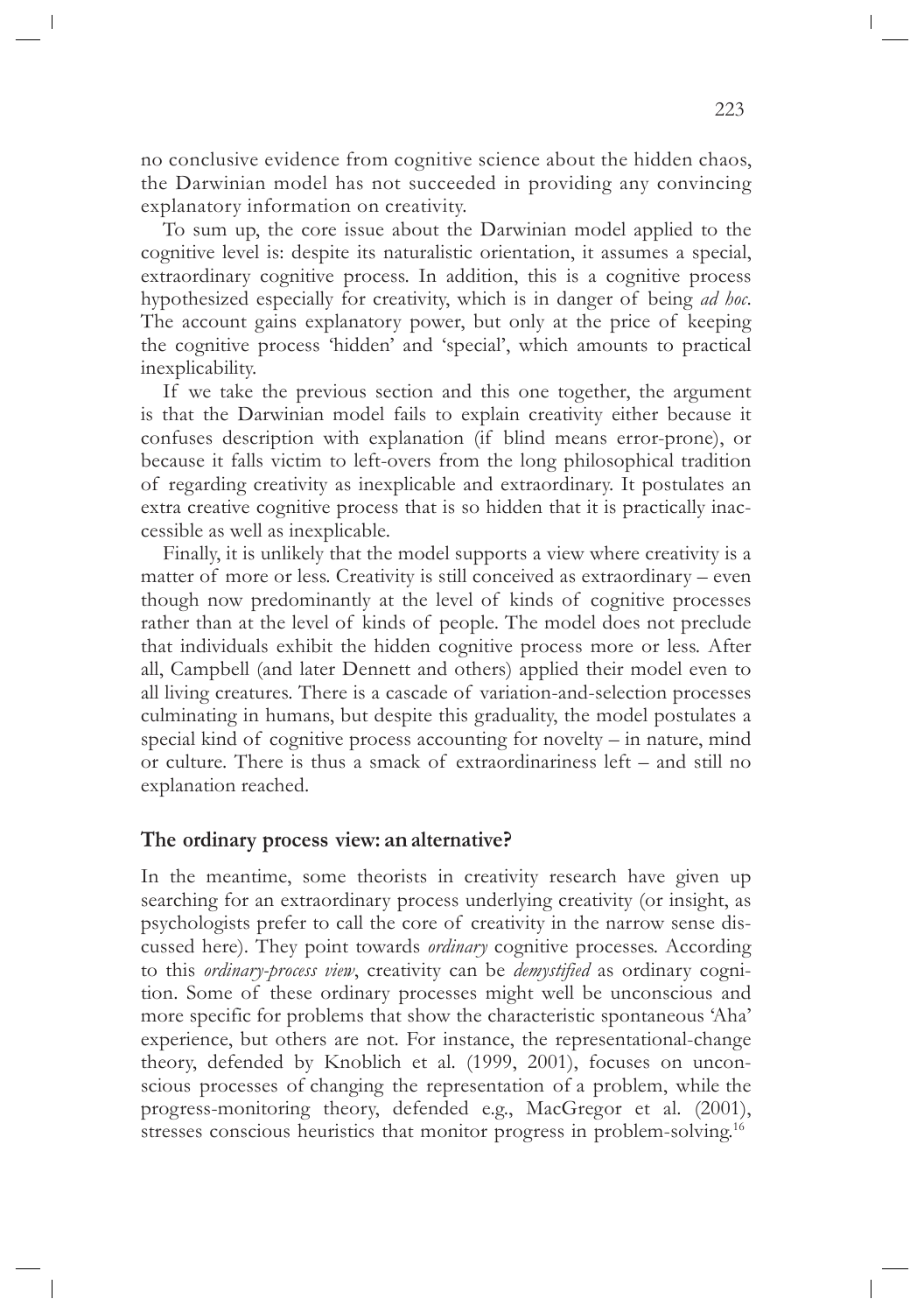In addition, the assumption is sometimes that the *many* cognitive processes involved operate – in the case of insight – at their highest efficiency and in a complex manner. The ordinary processes assumed to make up creativity are, for instance perception, visual imagery, diverse cognitive heuristics such as distortion, repetition, omission and mixing parts of concepts and images, constraint relaxation, chunk decomposition, associational linkage, conceptual combination, analogical reasoning, abstraction, use of metaphors, conceptual expansion, memory retrieval, spreading activation, opportunistic assimilation and so on.

In a nutshell, the ordinary-process view claims that to explain creativity one does not require a special process of chance-configuration. The more radical ordinary-process view perspectives even hold that there is no particular mental operation that *only* creative people and *nobody else* can perform. As Bowden et al. (2005: 323) write: "there are multiple ways in which an insight can be produced". There will then be evidence for all of the diverse cognitive processes discussed as part of the overarching ordinaryprocess view without one cognitive process 'being the winner that takes it all.' 17 In addition, these multiple cognitive processes can interact in complex but highly efficient ways, and at the moment of insight at quite a high speed, and some of them (e.g., perception) on auto-pilot (i.e., not consciously monitored). These aspects – multiplicity, speed, complexity, autopilot – and not a hidden unconscious chaos explain why creative agents act spontaneously, and with that they explain why these creative agents often cannot report or reconstruct *how* they came up with their ideas and why it is so hard to predict the occurrence of creativity.

[C]reative thought is not a simple, uniform process. Instead, multiple processes, strategies, and mental operations may be involved, applied by different people, in different ways, at different points in a creative effort.

(Mumford 1999: 344)

What distinguishes the highly creative individual from the only modestly creative one is the confluence of multiple factors, rather than extremely high levels of any particular factor or even the possession of a distinctive trait.

(Sternberg and Sternberg 2016: 434)<sup>18</sup>

What is extraordinary about creativity is multiple and gradual: multiplicity, speed, complexity and the degree of auto-piloting of the ordinary cognitive processes involved vary depending on the amount of training and skill developed. There is no one talent or skill. There is only a network of trained abilities. 19

This ordinary-process view still regards creativity to be practically hard to access. After all, complexity is often just another word for '*hard to access*.' Nonetheless, the ordinary-process view is an important step forward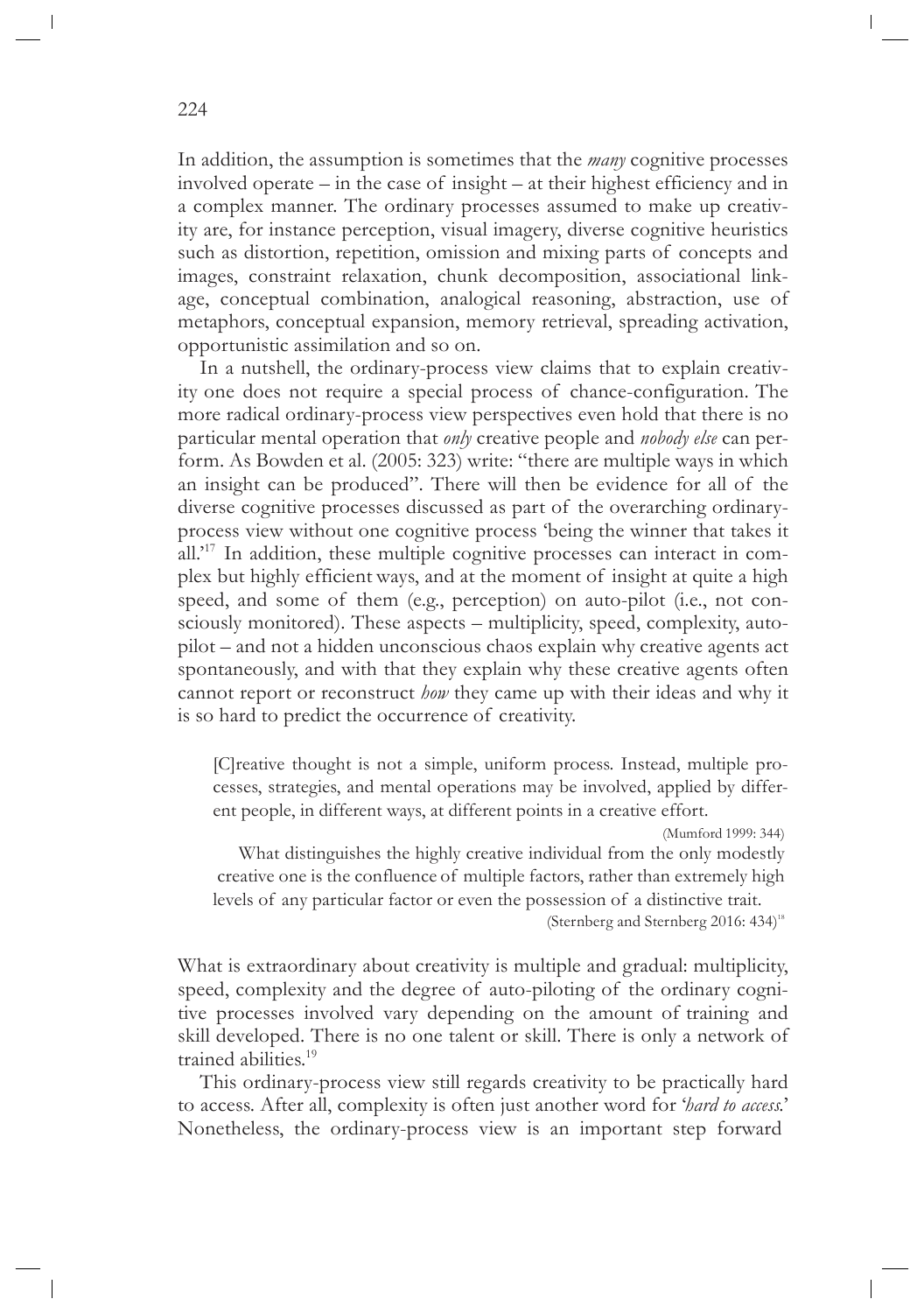towards explaining creativity. The view does not start with the assumption that there is a special cognitive process involved. It is thus remotest from the philosophical tradition with respect to exceptionalist assumptions, since not only does it get rid of the attitude that only few of us can be crea- tive, but it also discards the residuals of the paradigm, namely that there is something extraordinary about creativity, in the person or in the cognitive processes involved.

Why is this good? If we are not biased towards the exceptionalist concept, parsimony tells us to try first to go with ordinary processes only. To put it into an evolutionary argument: why should a special cognitive process for creativity evolve if combining and speeding up normal cognitive processes would do it? For the purpose of explanation, the ordinary process view is less laden with philosophical background assumptions and there is at least direct evidence that these processes exist, even though it is still hard to explain how – in their complex interaction and speed – they can account for actual occurrences of creativity.

#### **Summary onthe prospects of explaining creativity**

Creativity is hard to explain, like the weather. As science has made progress with the latter, it will make progress with the former as well. Complexity is a practical, transient obstacle, not an in-principle one. It is also likely, given the ordinary-process view, that creativity is not an ability that only few of us have. This holds despite differences in degree with respect to the 'outstanding' results produced by specific individuals. Not everyone is a creative storm that changes the intellectual landscape. Yet, as we learned from the early Greek philosophers who started to emancipate philosophy from religion, even a storm operates on natural principles; these are the same principles that account for a mild, refreshing wind on a normal day. No exceptionalities or mysteries are needed to account for either of them. The same holds for creativity. No special process, no exceptionalities are needed to explain any of its occurrences, be it wild or mild.

#### **Acknowledgements**

Many thanks to my CEU colleagues for feedback, and especially Guenther Knoblich, Natalie Sebanz, and Balazs Vedres for organizing the university-wide faculty seminar on "Chance and Necessity in Discovery and Innovation: An Opportunity for Social Minds?" in Feb 2016. This paper profited a lot from this seminar, and in particular from the continued discussion with Guenther on the state-of-the-art in cognitive sciences. I also want to thank Berys Gaut, Matthew Kieran and Alexander Reutlinger for their very helpful critical feedback on the paper.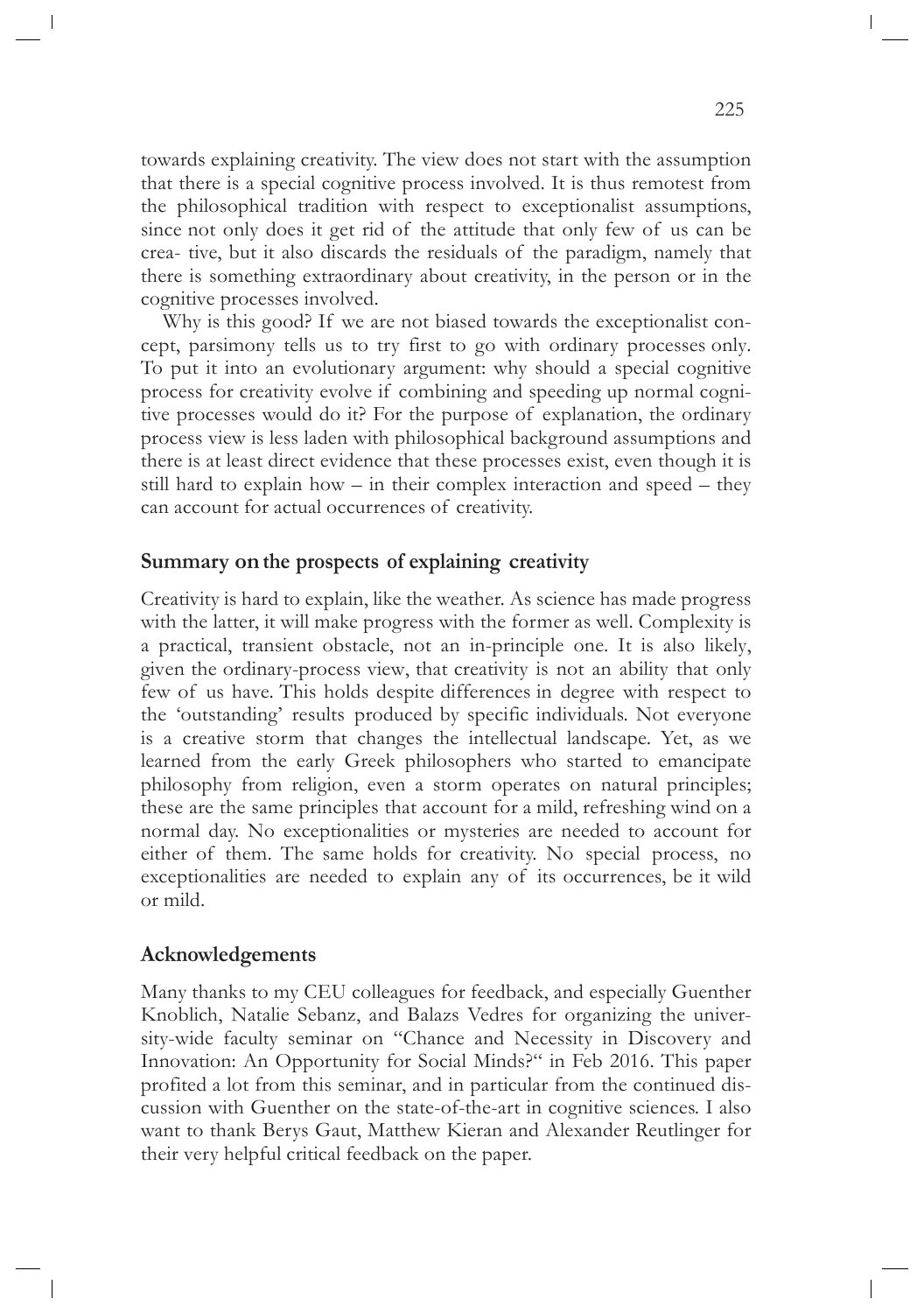# **Notes**

- 1 This paper integrates arguments that were developed in detail in Kronfeldner (2009, 2010, 2011). In this paper,the focus is on reviewing the situation on whether or not creativity is explainable and if so, in which sense it is.
- 2 See Gaut (2009) for more details on this contrast and on how to distinguish routine learning (following algorithms) from skill (which includes rules of thumb). Only routine, a 'mechanical' process is incompatible with creativity.
- 3 See Kronfeldner (2009: 580–581) for more details.
- 4 I take the distinction between true and pseudo-serendipity from Roberts (1989); see Kronfeldner (2011: 38–41) for details and examples. Gaut (2009) also stresses that creativity does not exclude goalorientedness.I agree.
- 5 A complete in-depth history of theorizing about creativity is, to the best of my knowledge, not yet available. See, however, for instance: Blumenberg (1957) and Mahrenholz (2010), who covered many important aspects from'Plato to Nato'. The concept of genius has gotten some in-depth coverage, e.g., in the two volumes of Schmidt (1985) for the period between the years 1750–1945, or in the analysis of theVienna circle member Edgar Zilsel (1918, 1926).
- 6 This also signals that creativity happens in the minds of people, but it is not reducible to that level of analysis. It is as much social as it is individual. For the social level, see Amabile (1996) or Wheeler (this volume).
- 7 Dealing with non-naturalistic kinds of explanation would lead us too far away, into the muddy waters of the philosophy of explanation, which already struggles to include non-causal naturalis- tic explanations in a common frame with causal explanation (see Reutlinger, forthcoming).With respect to the second option, I assume, without having the space to argue for it here, that reduc- ing creativity to in-deterministic causation does not capture the core aspects of originality and spontaneity.
- 8 For background on his case and the quotation, see Findlay (1968: 34-41, 39).
- 9 Historians have accumulated some evidence that the report is not correct.SeeWotiz and Rudofsky (1984) as well as Rudofsky and Wotiz (1988). Rudofsky and Wotiz criticize using the example as evidence for insight in historical and psychological scholarship. I agree with their criticism, but I still think that we can treat the case as an illustrative example, as a hypothetical paradigmatic example of what we mean when we talk about creativity. It is a usage common in conceptual analysis (see also note 13 below) that certainly does not allow to explain creativity via the example, or to take the example as evidence for one or another scientific theory of creativity.
- 10 There are similar models of trials and error prior to or independent of the Darwinian model. In the mid-nineteenth century, Alexander Bain (1855) formulated a theory of learning based on trial- anderror, a principle that was a mathematical tool, the so-called "Rule of False" before it became incorporated as a theoretical principle in psychology and evolutionary thinking. See Cowles (2015) on that history. Later, Poincaré (1908), a famous mathematician, tried to naturalize creativity by comparing it to a random dance of gas molecules of which some match the 'hooks' of the human mind and become conscious. See Boden (this volume) for further aspects of comparing creativity in nature with creativity in minds.
- 11 See Kronfeldner (2010, 2011: 17–22) for a detailed analysis of the different options to interpret 'blind' in claims about creativity, offering a formal analysis of undirectedness in the biological sense. Simonton (2013) builds on this and offers an even more formal reconstruction of'blind' along the lines of the above definition of blind as undirectedness, stressing that creativity and sightedness are mathematically inversely related and that directedness (sightedness) comes in degrees. This gives me the chance to comment on his interpretation of my account, since it involves a misinterpreta- tion: I claimed that undirectedness *cannot* have degrees, while directness comes in degrees. "[D] irectedness is a matter of degree, whereas undirectedness is simply the absence or negation of any directendess and thus (logically) not a matter of degree." (Kronfeldner 2010: 196) I went on distinguishing between complete coupling and partial coupling (i.e., complete and partial directed- ness). Simonton interpreted me as saying that neither undirectedness nor directedness can come in degrees.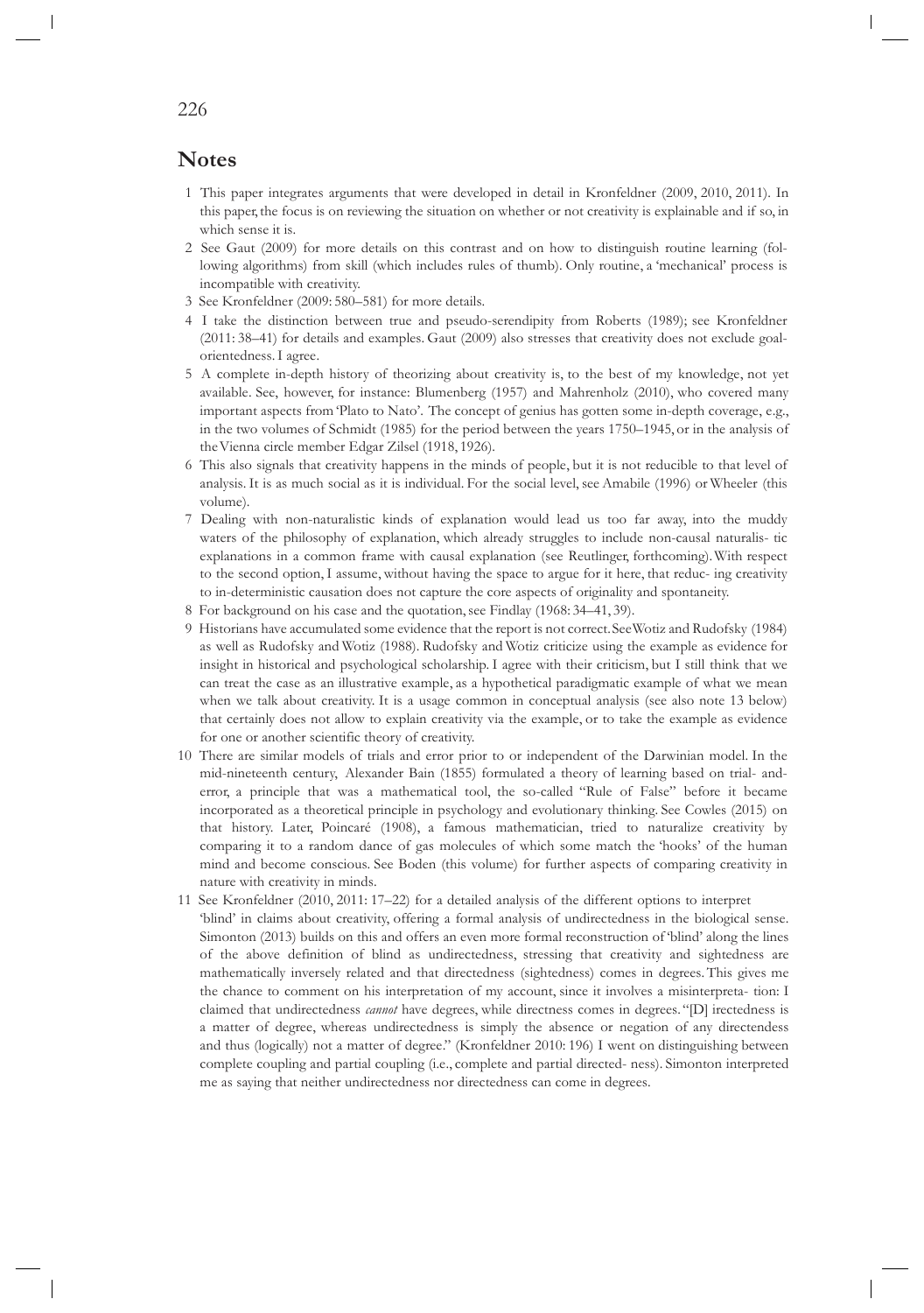227

- 12 For details, see Kronfeldner (2010, 2011: 53–74). Even true serendipity is guided, i.e., directed in the sense of cognitive coupling of producing and selecting factors (ibid. 56–58).
- 13 See Kronfeldner (2011: 10–12) for details on the concept of explanatory triviality assumed here. It contrasts with heuristic triviality. In brief: heuristic triviality is not saying anything new; explana- tory triviality is not saying anything explanatory. Thus, adding something to the description of a phenomenon, in a way that enters any serious conceptual analysis, is certainly not heuristically trivial, but it might well be explanatorily trivial, depending on the kind of information added. Only some information about a phenomenon is explanatory.The claim made here is thus compatible with Berys Gaut's remarks about spontaneity, analyticity and triviality (this volume, section on spontaneity, footnote). Whether or not a formal, mathematical reconstruction of the concept of creativity adds empirical, descriptive content, as Simonton (2013: 262) assumes, is another matter that I cannot discuss here. Yet, in any case, it does not explain creativity in the causal sense assumed in the criterion of explanatory triviality.
- 14 Simonton has since published further works and not all of them rely on the claim of a special cognitive process. Stein and Lipton (1989: 39f) also defend such compatibility and use the term "hidden chaos", but in a different sense than Simonton on whom I will concentrate here. For a critique of Stein and Lipton, see Kronfeldner (2010, 2011: 61–63).
- 15 See Kronfeldner (2011: 65–71) for a review of the indirect evidence up to a certain point.
- 16 For a comparison between the two see also: Öllinger et al. (2013). Bowden et al. (2005: 322), in reviewing the differences between representational-change theory and progress-monitoring theory, call the first the "special process" view and the second the "business as usual" view. The difference between his terminology and mine is this: the representational-change theory is also an ordinaryprocess view in my terminology, even though it is a "special process" view in theirs, referring to a process that is of special importance to understanding certain aspects of insight and thus creativity, but otherwise perfectly ordinary and accessible by the means of cognitive science.
- 17 Öllinger et al (2013) take such an integrative stance, for instance. They treat representationalchange theory and progress-monitoring theory as addressing different aspects of insight.
- 18 See also: Weisberg (1993), Ward et al. (1999: 190–191) and Boden (2004: 260ff). The accounts of these authors certainly differ, but not in ways that matter for the point under discussion here.
- 19 With the term 'ability' I want to stay neutral with respect to the distinction between creativity as a disposition or capacity (Gaut, this volume). An ability, in my terminology, can be a disposition or a capacity in Gaut's terminology.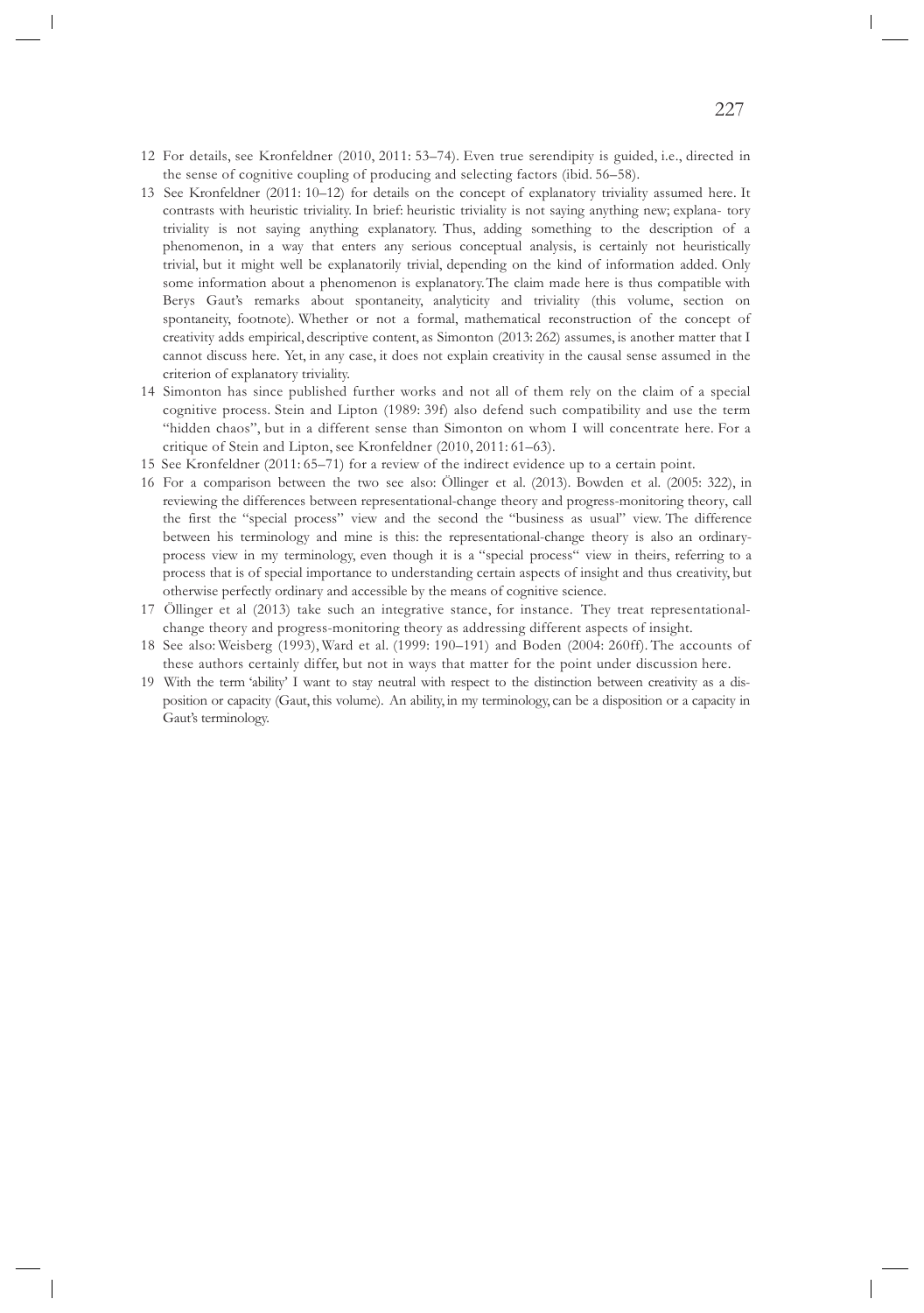#### **References**

- Amabile, T. (1996) *Creativity in context*, Boulder, CO: Westview Press. Bain, A. (1855) *The senses and the intellect*, London: Parker.
- Blumenberg, H. (1957) Nachahmung Der Natur: Zur Vorgeschichte Der Idee Des Schöpferischen Menschen. *Studium Generale – Zeitschrift für die Einheit der Wissenschaften im Zusammenhang ihrer Begriffsbildungen und Forschungsmethoden* 10: 266–83.
- Boden, M. (2004) *The creative mind: Myths and mechanism*, London and New York: Parker.
- Bowden, E. M., Jung-Beeman, M., Fleck, J. and Kounios, J. (2005) 'New approaches to demystifying insight', *Trends in Cognitive Sciences* 9: 322–328.
- Campbell, D. T. (1960) 'Blind variation and selective retention in creative thought as in other knowledge processes', In Radnitzky, G. and Bartley, W. W. (eds.), *Evolutionary epistemology: Rationality and the Sociology of Knowledge*, Chicago and LaSalle, IL: Open Court, pp. 91–114.
- Campbell, D. T. (1974) 'Evolutionary epistemology', In Radnitzky, G. and Bartley, W. W. (eds.), *Evolutionary epistemology: Rationality and the Sociology of Knowledge*, LaSalle, IL: Open Court Publ., pp. 47–89.
- Cowles, H. M. (2015) 'Hypothesis bound: Trial and error in the nineteenth century', *Isis* 106: 635–645.
- Findlay, A. (1968) *A hundred years of chemistry*, 3rd ed., London, Duckworth. Gaut, B. (2009) 'Creativity and skill', In Krausz, M., Dutton, D. and Bardsley, K. (eds.), *The idea of creativity:*, *Philosophy of history and culture*, Boston, MA: Brill, pp. 83–104.
- Hausman, C. R. (1984) *A discourse on novelty and creation*, Albany, NY, SUNY Press. Knoblich, G., Ohlsson, S., Haider, H. and Rhenius, D. (1999) 'Constraint relaxation and chunk decomposition in insight problem solving', *Journal of Experimental Psychology: Learning, Memory, and Cognition* 25: 1534–1555.
- Knoblich, G., Ohlsson, S. and Raney, G. E. (2001) 'An eye movement study of insight problem solving', *Memory & Cognition* 29: 1000–1009.
- Kronfeldner, M. (2009) 'Creativity naturalized', *Philosophical Quarterly* 59: 577–592. Kronfeldner, M. (2010) 'Darwinian "blind" hypothesis formation revisited', *Synthese* 175: 193–218.
- Kronfeldner, M. (2011) *Darwinian Creativity and Memetics*, Durham, NC: Acumen. MacGregor, J. N., Ormerod, T. C. and Chronicle, E. P. (2001) 'Information processing and insight: A process model of performance on the nine-dot and related problems', *Journal of Experimental Psychology: Learning, Memory, and Cognition* 27: 176–201.